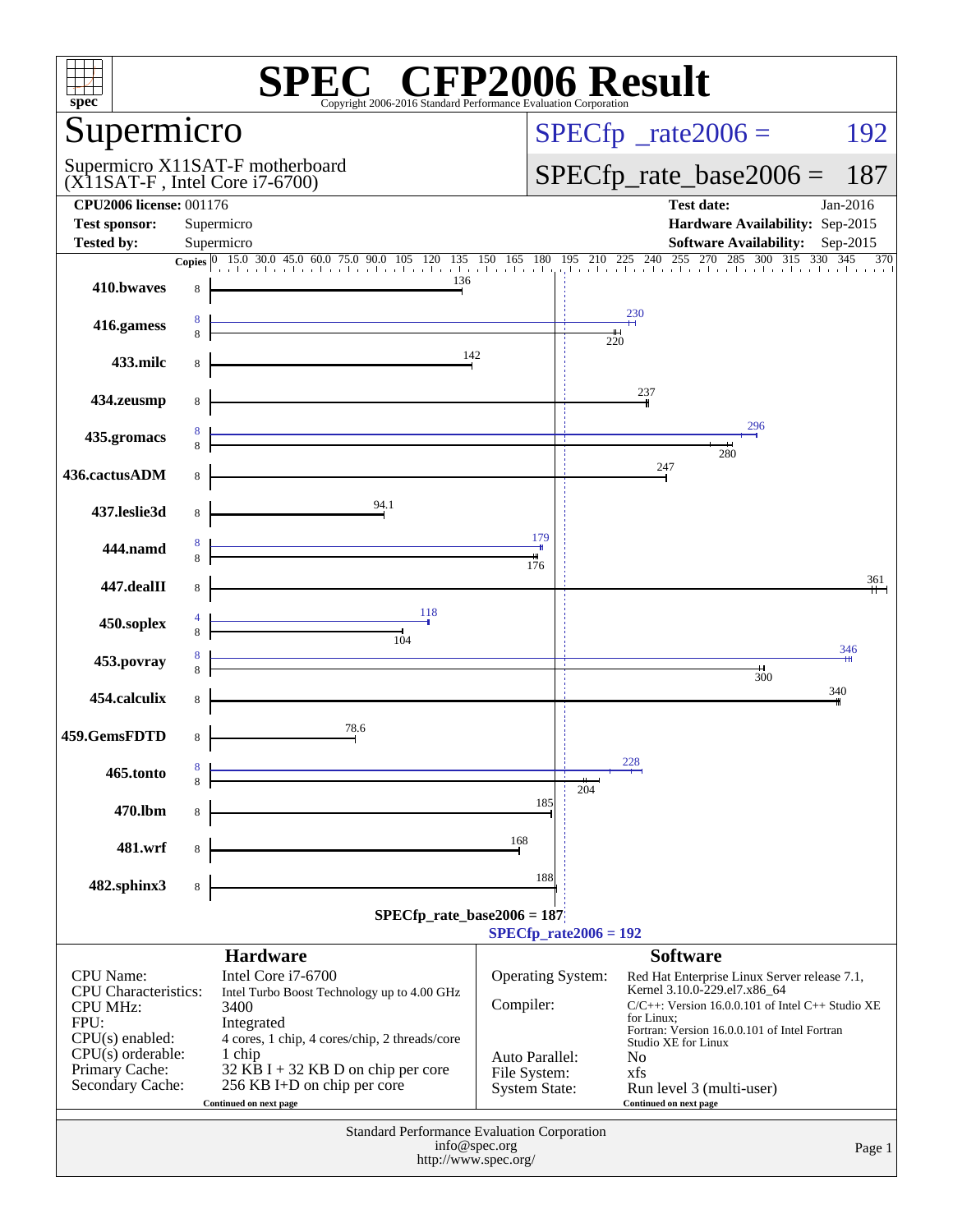

## Supermicro

(X11SAT-F , Intel Core i7-6700) Supermicro X11SAT-F motherboard  $SPECTp_rate2006 = 192$ 

#### [SPECfp\\_rate\\_base2006 =](http://www.spec.org/auto/cpu2006/Docs/result-fields.html#SPECfpratebase2006) 187

| <b>CPU2006 license: 001176</b> |                                   |                                 | <b>Test date:</b><br>Jan-2016               |
|--------------------------------|-----------------------------------|---------------------------------|---------------------------------------------|
| <b>Test sponsor:</b>           | Supermicro                        | Hardware Availability: Sep-2015 |                                             |
| <b>Tested by:</b>              | Supermicro                        |                                 | <b>Software Availability:</b><br>$Sep-2015$ |
| L3 Cache:                      | 8 MB I+D on chip per chip         | <b>Base Pointers:</b>           | $32/64$ -bit                                |
| Other Cache:                   | None                              | Peak Pointers:                  | $32/64$ -bit                                |
| Memory:                        | 16 GB (4 x 4 GB 1Rx8 PC4-2133P-U) | Other Software:                 | None                                        |
| Disk Subsystem:                | 1 x 200 GB SATA III SSD           |                                 |                                             |
| Other Hardware:                | None                              |                                 |                                             |

**[Results Table](http://www.spec.org/auto/cpu2006/Docs/result-fields.html#ResultsTable)**

| Results Table                                                                                            |                |                |       |                |             |                |       |               |                |              |                |              |                |              |
|----------------------------------------------------------------------------------------------------------|----------------|----------------|-------|----------------|-------------|----------------|-------|---------------|----------------|--------------|----------------|--------------|----------------|--------------|
|                                                                                                          | <b>Base</b>    |                |       |                | <b>Peak</b> |                |       |               |                |              |                |              |                |              |
| <b>Benchmark</b>                                                                                         | <b>Copies</b>  | <b>Seconds</b> | Ratio | <b>Seconds</b> | Ratio       | <b>Seconds</b> | Ratio | <b>Copies</b> | <b>Seconds</b> | <b>Ratio</b> | <b>Seconds</b> | <b>Ratio</b> | <b>Seconds</b> | <b>Ratio</b> |
| 410.bwayes                                                                                               | 8              | 797            | 136   | 798            | 136         | 797            | 136   | 8             | 797            | 136          | 798            | 136          | 797            | 136          |
| 416.gamess                                                                                               | 8              | 713            | 220   | 704            | 222         | 716            | 219   | 8             | 679            | 231          | 680            | 230          | 690            | 227          |
| $433$ .milc                                                                                              | 8              | 518            | 142   | 518            | 142         | 518            | 142   | 8             | 518            | 142          | 518            | 142          | 518            | 142          |
| 434.zeusmp                                                                                               | 8              | 308            | 237   | 307            | 237         | 308            | 236   | 8             | 308            | 237          | 307            | 237          | 308            | 236          |
| 435.gromacs                                                                                              | 8              | 202            | 283   | 211            | 271         | 204            | 280   | 8             | 193            | 296          | 198            | 288          | 193            | <u>296</u>   |
| 436.cactusADM                                                                                            | 8              | 387            | 247   | 386            | 247         | 388            | 247   | 8             | 387            | 247          | 386            | 247          | 388            | 247          |
| 437.leslie3d                                                                                             | 8 <sup>l</sup> | 800            | 94.0  | 799            | 94.2        | 799            | 94.1  | 8             | 800            | 94.0         | 799            | 94.2         | 799            | 94.1         |
| 444.namd                                                                                                 | 8              | 362            | 177   | 364            | 176         | 366            | 175   | 8             | 356            | 180          | 359            | 179          | 358            | 179          |
| 447.dealII                                                                                               | 8              | 255            | 359   | 249            | 367         | 254            | 361   | 8             | 255            | 359          | 249            | 367          | 254            | 361          |
| 450.soplex                                                                                               | 8              | 640            | 104   | 642            | 104         | 640            | 104   |               | 282            | 118          | 283            | 118          | 282            | <b>118</b>   |
| 453.povray                                                                                               | 8              | 142            | 300   | 142            | 300         | 143            | 298   | 8             | 123            | 346          | 123            | 347          | 124            | 345          |
| 454.calculix                                                                                             | 8              | 193            | 341   | 194            | 340         | 194            | 340   | 8             | 193            | 341          | 194            | 340          | 194            | 340          |
| 459.GemsFDTD                                                                                             | 8              | 1080           | 78.6  | 1080           | 78.6        | 1080           | 78.6  | 8             | 1080           | 78.6         | 1080           | 78.6         | 1080           | 78.6         |
| 465.tonto                                                                                                | 8              | 373            | 211   | 386            | 204         | 389            | 202   | 8             | 336            | 234          | 364            | 216          | 345            | 228          |
| 470.1bm                                                                                                  | 8              | 595            | 185   | 595            | 185         | 595            | 185   | 8             | 595            | 185          | 595            | 185          | 595            | 185          |
| 481.wrf                                                                                                  | 8              | 533            | 168   | 533            | 168         | 534            | 167   | 8             | 533            | 168          | 533            | 168          | 534            | 167          |
| 482.sphinx3                                                                                              | 8              | 832            | 188   | 832            | 188         | 832            | 187   | 8             | 832            | 188          | 832            | 188          | 832            | 187          |
| Results appear in the order in which they were run. Bold underlined text indicates a median measurement. |                |                |       |                |             |                |       |               |                |              |                |              |                |              |

#### **[Submit Notes](http://www.spec.org/auto/cpu2006/Docs/result-fields.html#SubmitNotes)**

 The taskset mechanism was used to bind copies to processors. The config file option 'submit' was used to generate taskset commands to bind each copy to a specific processor. For details, please see the config file.

#### **[Operating System Notes](http://www.spec.org/auto/cpu2006/Docs/result-fields.html#OperatingSystemNotes)**

Stack size set to unlimited using "ulimit -s unlimited"

#### **[Platform Notes](http://www.spec.org/auto/cpu2006/Docs/result-fields.html#PlatformNotes)**

 As tested, the system used a Supermicro CSE-732D4-903B chassis. The chassis is configured with a PWS-903-PQ power supply, 1 SNK-P0046A4 heatsink, as well as 1 FAN-0124L4 chassis fan.

Continued on next page

Standard Performance Evaluation Corporation [info@spec.org](mailto:info@spec.org) <http://www.spec.org/>

Page 2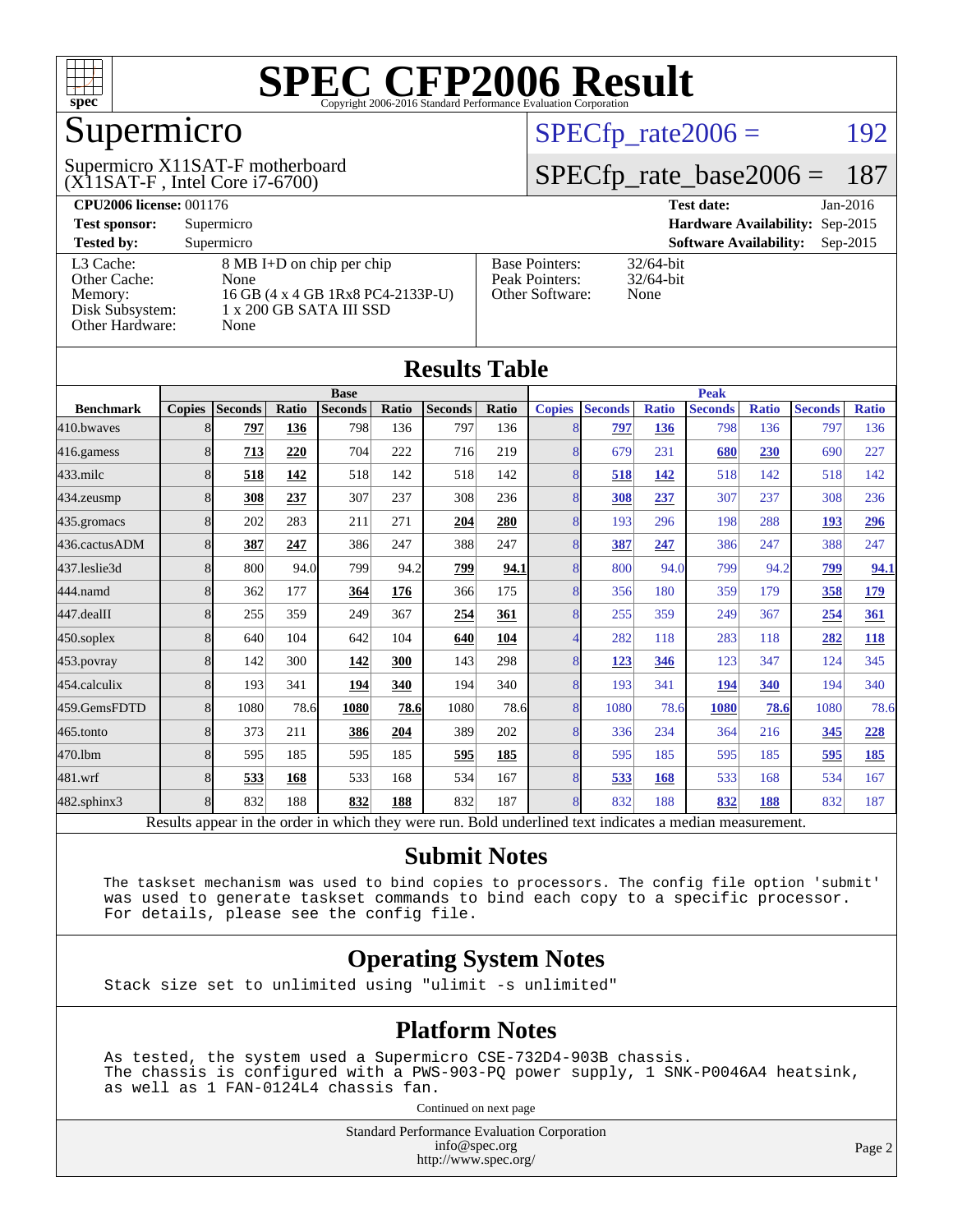

#### Supermicro

 $SPECTp_rate2006 = 192$ 

(X11SAT-F , Intel Core i7-6700) Supermicro X11SAT-F motherboard

[SPECfp\\_rate\\_base2006 =](http://www.spec.org/auto/cpu2006/Docs/result-fields.html#SPECfpratebase2006) 187

**[CPU2006 license:](http://www.spec.org/auto/cpu2006/Docs/result-fields.html#CPU2006license)** 001176 **[Test date:](http://www.spec.org/auto/cpu2006/Docs/result-fields.html#Testdate)** Jan-2016 **[Test sponsor:](http://www.spec.org/auto/cpu2006/Docs/result-fields.html#Testsponsor)** Supermicro **[Hardware Availability:](http://www.spec.org/auto/cpu2006/Docs/result-fields.html#HardwareAvailability)** Sep-2015 **[Tested by:](http://www.spec.org/auto/cpu2006/Docs/result-fields.html#Testedby)** Supermicro **Supermicro [Software Availability:](http://www.spec.org/auto/cpu2006/Docs/result-fields.html#SoftwareAvailability)** Sep-2015

#### **[Platform Notes \(Continued\)](http://www.spec.org/auto/cpu2006/Docs/result-fields.html#PlatformNotes)**

Standard Performance Evaluation Corporation [info@spec.org](mailto:info@spec.org) <http://www.spec.org/> Page 3 Sysinfo program /usr/cpu2006/config/sysinfo.rev6914 \$Rev: 6914 \$ \$Date:: 2014-06-25 #\$ e3fbb8667b5a285932ceab81e28219e1 running on X11SAT-01 Fri Jan 1 04:16:08 2016 This section contains SUT (System Under Test) info as seen by some common utilities. To remove or add to this section, see: <http://www.spec.org/cpu2006/Docs/config.html#sysinfo> From /proc/cpuinfo model name : Intel(R) Core(TM) i7-6700 CPU @ 3.40GHz 1 "physical id"s (chips) 8 "processors" cores, siblings (Caution: counting these is hw and system dependent. The following excerpts from /proc/cpuinfo might not be reliable. Use with caution.) cpu cores : 4 siblings : 8 physical 0: cores 0 1 2 3 cache size : 8192 KB From /proc/meminfo MemTotal: 16247800 kB HugePages\_Total: 0 Hugepagesize: 2048 kB From /etc/\*release\* /etc/\*version\* os-release: NAME="Red Hat Enterprise Linux Server" VERSION="7.1 (Maipo)" ID="rhel" ID\_LIKE="fedora" VERSION\_ID="7.1" PRETTY\_NAME="Red Hat Enterprise Linux Server 7.1 (Maipo)" ANSI\_COLOR="0;31" CPE\_NAME="cpe:/o:redhat:enterprise\_linux:7.1:GA:server" redhat-release: Red Hat Enterprise Linux Server release 7.1 (Maipo) system-release: Red Hat Enterprise Linux Server release 7.1 (Maipo) system-release-cpe: cpe:/o:redhat:enterprise\_linux:7.1:ga:server uname -a: Linux X11SAT-01 3.10.0-229.el7.x86\_64 #1 SMP Thu Jan 29 18:37:38 EST 2015 x86\_64 x86\_64 x86\_64 GNU/Linux run-level 3 Jan 1 00:09 SPEC is set to: /usr/cpu2006<br>Filesystem Type Size Filesystem Type Size Used Avail Use% Mounted on<br>/dev/sda2 xfs 183G 45G 139G 25% / xfs 183G 45G 139G 25% / Additional information from dmidecode: Warning: Use caution when you interpret this section. The 'dmidecode' program reads system data which is "intended to allow hardware to be accurately Continued on next page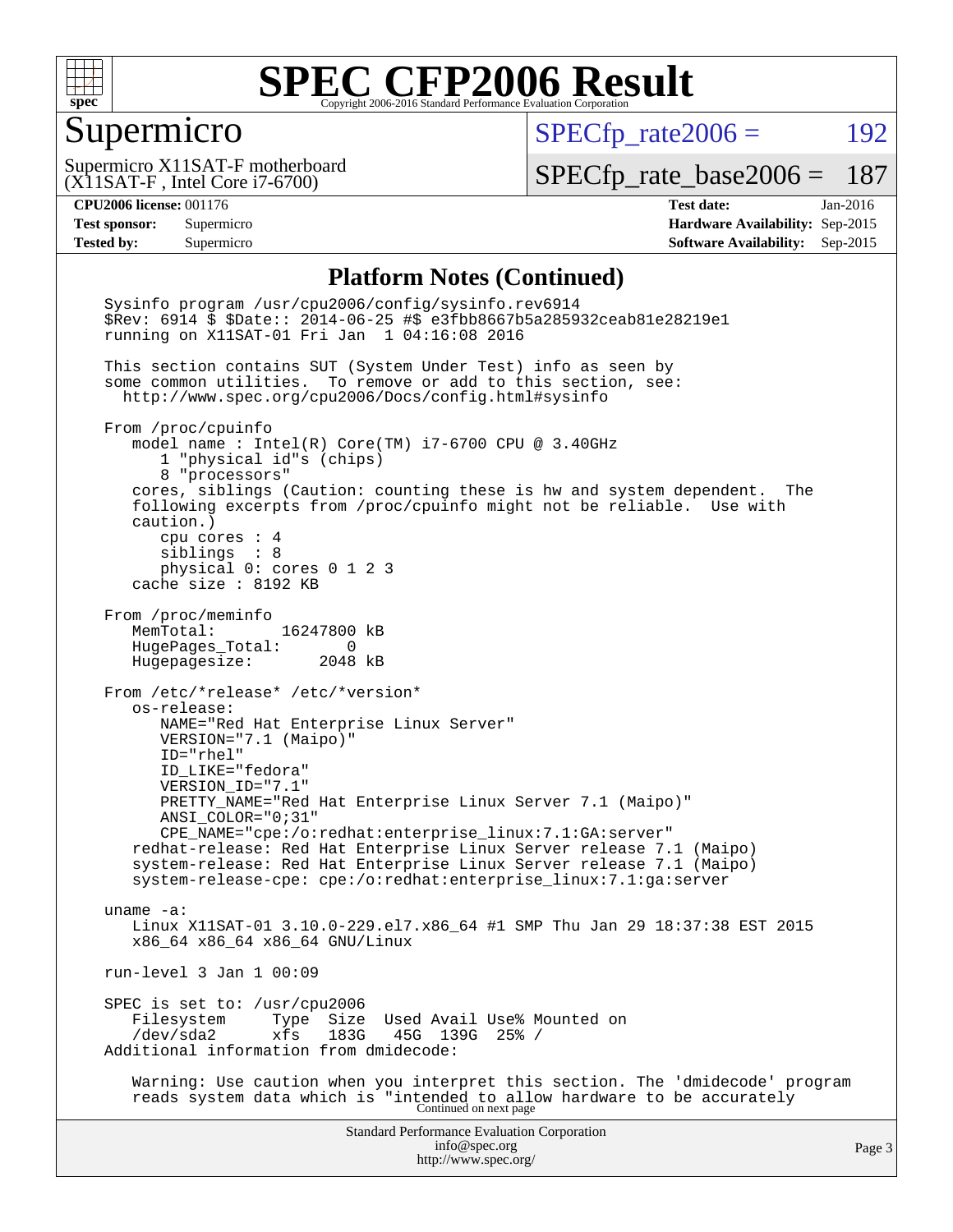

#### Supermicro

 $SPECTp\_rate2006 = 192$ 

(X11SAT-F , Intel Core i7-6700) Supermicro X11SAT-F motherboard

[SPECfp\\_rate\\_base2006 =](http://www.spec.org/auto/cpu2006/Docs/result-fields.html#SPECfpratebase2006) 187

**[CPU2006 license:](http://www.spec.org/auto/cpu2006/Docs/result-fields.html#CPU2006license)** 001176 **[Test date:](http://www.spec.org/auto/cpu2006/Docs/result-fields.html#Testdate)** Jan-2016 **[Test sponsor:](http://www.spec.org/auto/cpu2006/Docs/result-fields.html#Testsponsor)** Supermicro **[Hardware Availability:](http://www.spec.org/auto/cpu2006/Docs/result-fields.html#HardwareAvailability)** Sep-2015 **[Tested by:](http://www.spec.org/auto/cpu2006/Docs/result-fields.html#Testedby)** Supermicro **Supermicro [Software Availability:](http://www.spec.org/auto/cpu2006/Docs/result-fields.html#SoftwareAvailability)** Sep-2015

#### **[Platform Notes \(Continued\)](http://www.spec.org/auto/cpu2006/Docs/result-fields.html#PlatformNotes)**

 determined", but the intent may not be met, as there are frequent changes to hardware, firmware, and the "DMTF SMBIOS" standard.

 BIOS American Megatrends Inc. 1.0 12/18/2015 Memory: 4x Micron 8ATF51264AZ-2G1A2 4 GB 1 rank 2133 MHz

(End of data from sysinfo program)

#### **[General Notes](http://www.spec.org/auto/cpu2006/Docs/result-fields.html#GeneralNotes)**

Environment variables set by runspec before the start of the run: LD LIBRARY PATH = "/usr/cpu2006/libs/32:/usr/cpu2006/libs/64:/usr/cpu2006/sh"

 Binaries compiled on a system with 1x Intel Core i5-4670K CPU + 32GB memory using RedHat EL 7.1 Transparent Huge Pages enabled with: echo always > /sys/kernel/mm/transparent\_hugepage/enabled

**[Base Compiler Invocation](http://www.spec.org/auto/cpu2006/Docs/result-fields.html#BaseCompilerInvocation)**

[C benchmarks](http://www.spec.org/auto/cpu2006/Docs/result-fields.html#Cbenchmarks):  $\frac{1}{2}$   $\mathrm{c}$   $\mathrm{c}$   $\frac{1}{2}$   $\mathrm{m}$   $\mathrm{6}$   $\mathrm{4}$ 

[C++ benchmarks:](http://www.spec.org/auto/cpu2006/Docs/result-fields.html#CXXbenchmarks) [icpc -m64](http://www.spec.org/cpu2006/results/res2016q1/cpu2006-20160106-38553.flags.html#user_CXXbase_intel_icpc_64bit_bedb90c1146cab66620883ef4f41a67e)

[Fortran benchmarks](http://www.spec.org/auto/cpu2006/Docs/result-fields.html#Fortranbenchmarks): [ifort -m64](http://www.spec.org/cpu2006/results/res2016q1/cpu2006-20160106-38553.flags.html#user_FCbase_intel_ifort_64bit_ee9d0fb25645d0210d97eb0527dcc06e)

[Benchmarks using both Fortran and C](http://www.spec.org/auto/cpu2006/Docs/result-fields.html#BenchmarksusingbothFortranandC): [icc -m64](http://www.spec.org/cpu2006/results/res2016q1/cpu2006-20160106-38553.flags.html#user_CC_FCbase_intel_icc_64bit_0b7121f5ab7cfabee23d88897260401c) [ifort -m64](http://www.spec.org/cpu2006/results/res2016q1/cpu2006-20160106-38553.flags.html#user_CC_FCbase_intel_ifort_64bit_ee9d0fb25645d0210d97eb0527dcc06e)

#### **[Base Portability Flags](http://www.spec.org/auto/cpu2006/Docs/result-fields.html#BasePortabilityFlags)**

| 410.bwaves: - DSPEC CPU LP64                 |  |
|----------------------------------------------|--|
| 416.gamess: -DSPEC_CPU_LP64                  |  |
| 433.milc: -DSPEC CPU LP64                    |  |
| 434.zeusmp: -DSPEC_CPU_LP64                  |  |
| 435.gromacs: -DSPEC_CPU_LP64 -nofor_main     |  |
| 436.cactusADM: - DSPEC CPU LP64 - nofor main |  |
| 437.leslie3d: -DSPEC_CPU_LP64                |  |
| 444.namd: - DSPEC CPU LP64                   |  |
| 447.dealII: -DSPEC CPU LP64                  |  |
| 450.soplex: -DSPEC_CPU_LP64                  |  |
| 453.povray: -DSPEC CPU LP64                  |  |

Continued on next page

Standard Performance Evaluation Corporation [info@spec.org](mailto:info@spec.org) <http://www.spec.org/>

Page 4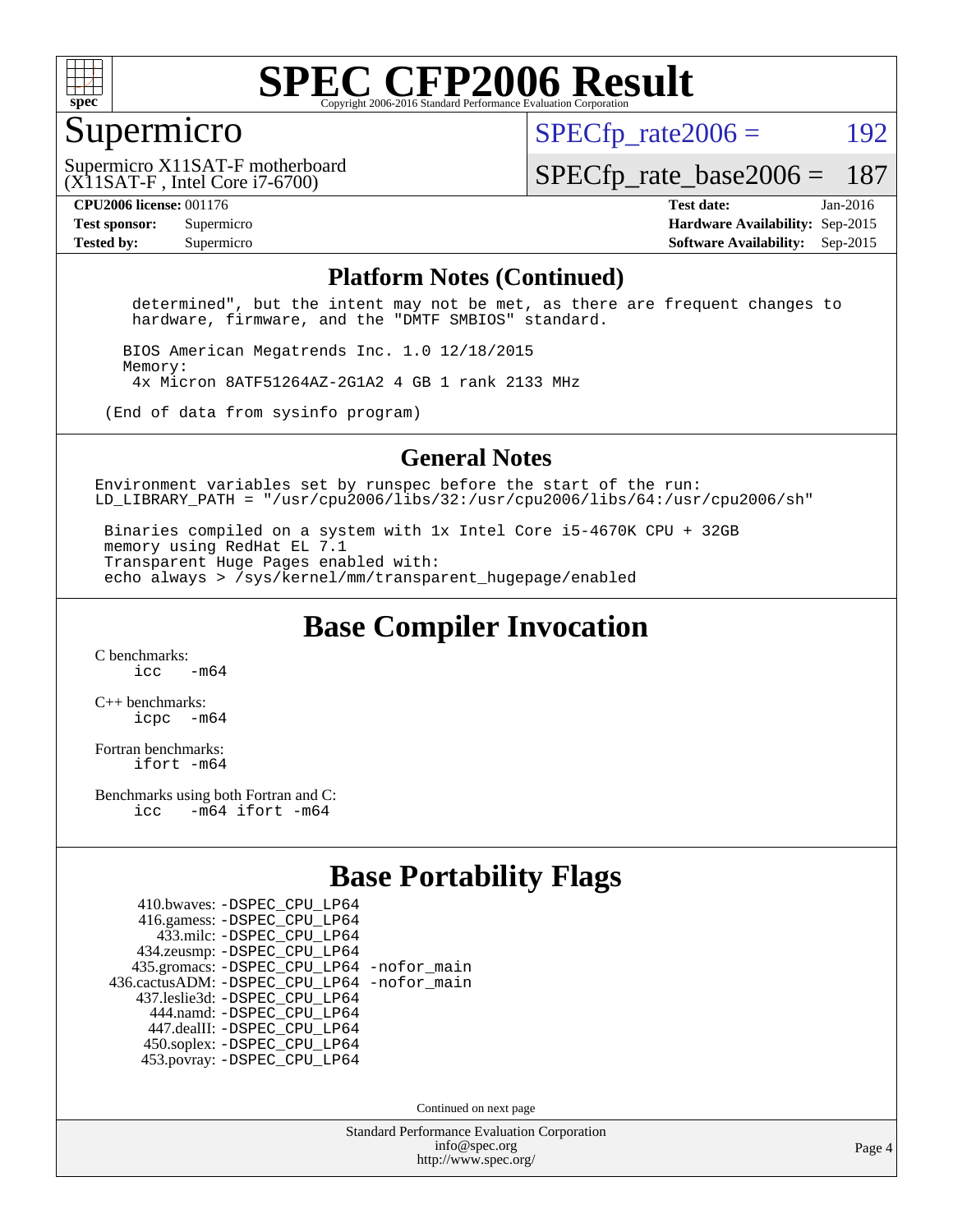

#### Supermicro

 $SPECTp\_rate2006 = 192$ 

(X11SAT-F , Intel Core i7-6700) Supermicro X11SAT-F motherboard

[SPECfp\\_rate\\_base2006 =](http://www.spec.org/auto/cpu2006/Docs/result-fields.html#SPECfpratebase2006) 187

**[CPU2006 license:](http://www.spec.org/auto/cpu2006/Docs/result-fields.html#CPU2006license)** 001176 **[Test date:](http://www.spec.org/auto/cpu2006/Docs/result-fields.html#Testdate)** Jan-2016 **[Test sponsor:](http://www.spec.org/auto/cpu2006/Docs/result-fields.html#Testsponsor)** Supermicro **[Hardware Availability:](http://www.spec.org/auto/cpu2006/Docs/result-fields.html#HardwareAvailability)** Sep-2015 **[Tested by:](http://www.spec.org/auto/cpu2006/Docs/result-fields.html#Testedby)** Supermicro **Supermicro [Software Availability:](http://www.spec.org/auto/cpu2006/Docs/result-fields.html#SoftwareAvailability)** Sep-2015

## **[Base Portability Flags \(Continued\)](http://www.spec.org/auto/cpu2006/Docs/result-fields.html#BasePortabilityFlags)**

 454.calculix: [-DSPEC\\_CPU\\_LP64](http://www.spec.org/cpu2006/results/res2016q1/cpu2006-20160106-38553.flags.html#suite_basePORTABILITY454_calculix_DSPEC_CPU_LP64) [-nofor\\_main](http://www.spec.org/cpu2006/results/res2016q1/cpu2006-20160106-38553.flags.html#user_baseLDPORTABILITY454_calculix_f-nofor_main) 459.GemsFDTD: [-DSPEC\\_CPU\\_LP64](http://www.spec.org/cpu2006/results/res2016q1/cpu2006-20160106-38553.flags.html#suite_basePORTABILITY459_GemsFDTD_DSPEC_CPU_LP64) 465.tonto: [-DSPEC\\_CPU\\_LP64](http://www.spec.org/cpu2006/results/res2016q1/cpu2006-20160106-38553.flags.html#suite_basePORTABILITY465_tonto_DSPEC_CPU_LP64) 470.lbm: [-DSPEC\\_CPU\\_LP64](http://www.spec.org/cpu2006/results/res2016q1/cpu2006-20160106-38553.flags.html#suite_basePORTABILITY470_lbm_DSPEC_CPU_LP64) 481.wrf: [-DSPEC\\_CPU\\_LP64](http://www.spec.org/cpu2006/results/res2016q1/cpu2006-20160106-38553.flags.html#suite_basePORTABILITY481_wrf_DSPEC_CPU_LP64) [-DSPEC\\_CPU\\_CASE\\_FLAG](http://www.spec.org/cpu2006/results/res2016q1/cpu2006-20160106-38553.flags.html#b481.wrf_baseCPORTABILITY_DSPEC_CPU_CASE_FLAG) [-DSPEC\\_CPU\\_LINUX](http://www.spec.org/cpu2006/results/res2016q1/cpu2006-20160106-38553.flags.html#b481.wrf_baseCPORTABILITY_DSPEC_CPU_LINUX) 482.sphinx3: [-DSPEC\\_CPU\\_LP64](http://www.spec.org/cpu2006/results/res2016q1/cpu2006-20160106-38553.flags.html#suite_basePORTABILITY482_sphinx3_DSPEC_CPU_LP64)

## **[Base Optimization Flags](http://www.spec.org/auto/cpu2006/Docs/result-fields.html#BaseOptimizationFlags)**

[C benchmarks](http://www.spec.org/auto/cpu2006/Docs/result-fields.html#Cbenchmarks):

[-xCORE-AVX2](http://www.spec.org/cpu2006/results/res2016q1/cpu2006-20160106-38553.flags.html#user_CCbase_f-xAVX2_5f5fc0cbe2c9f62c816d3e45806c70d7) [-ipo](http://www.spec.org/cpu2006/results/res2016q1/cpu2006-20160106-38553.flags.html#user_CCbase_f-ipo) [-O3](http://www.spec.org/cpu2006/results/res2016q1/cpu2006-20160106-38553.flags.html#user_CCbase_f-O3) [-no-prec-div](http://www.spec.org/cpu2006/results/res2016q1/cpu2006-20160106-38553.flags.html#user_CCbase_f-no-prec-div) [-opt-prefetch](http://www.spec.org/cpu2006/results/res2016q1/cpu2006-20160106-38553.flags.html#user_CCbase_f-opt-prefetch) [-auto-p32](http://www.spec.org/cpu2006/results/res2016q1/cpu2006-20160106-38553.flags.html#user_CCbase_f-auto-p32) [-ansi-alias](http://www.spec.org/cpu2006/results/res2016q1/cpu2006-20160106-38553.flags.html#user_CCbase_f-ansi-alias)

 $C_{++}$  benchmarks: [-xCORE-AVX2](http://www.spec.org/cpu2006/results/res2016q1/cpu2006-20160106-38553.flags.html#user_CXXbase_f-xAVX2_5f5fc0cbe2c9f62c816d3e45806c70d7) [-ipo](http://www.spec.org/cpu2006/results/res2016q1/cpu2006-20160106-38553.flags.html#user_CXXbase_f-ipo) [-O3](http://www.spec.org/cpu2006/results/res2016q1/cpu2006-20160106-38553.flags.html#user_CXXbase_f-O3) [-no-prec-div](http://www.spec.org/cpu2006/results/res2016q1/cpu2006-20160106-38553.flags.html#user_CXXbase_f-no-prec-div) [-opt-prefetch](http://www.spec.org/cpu2006/results/res2016q1/cpu2006-20160106-38553.flags.html#user_CXXbase_f-opt-prefetch) [-auto-p32](http://www.spec.org/cpu2006/results/res2016q1/cpu2006-20160106-38553.flags.html#user_CXXbase_f-auto-p32) [-ansi-alias](http://www.spec.org/cpu2006/results/res2016q1/cpu2006-20160106-38553.flags.html#user_CXXbase_f-ansi-alias)

[Fortran benchmarks](http://www.spec.org/auto/cpu2006/Docs/result-fields.html#Fortranbenchmarks):

[-xCORE-AVX2](http://www.spec.org/cpu2006/results/res2016q1/cpu2006-20160106-38553.flags.html#user_FCbase_f-xAVX2_5f5fc0cbe2c9f62c816d3e45806c70d7) [-ipo](http://www.spec.org/cpu2006/results/res2016q1/cpu2006-20160106-38553.flags.html#user_FCbase_f-ipo) [-O3](http://www.spec.org/cpu2006/results/res2016q1/cpu2006-20160106-38553.flags.html#user_FCbase_f-O3) [-no-prec-div](http://www.spec.org/cpu2006/results/res2016q1/cpu2006-20160106-38553.flags.html#user_FCbase_f-no-prec-div) [-opt-prefetch](http://www.spec.org/cpu2006/results/res2016q1/cpu2006-20160106-38553.flags.html#user_FCbase_f-opt-prefetch)

[Benchmarks using both Fortran and C](http://www.spec.org/auto/cpu2006/Docs/result-fields.html#BenchmarksusingbothFortranandC): [-xCORE-AVX2](http://www.spec.org/cpu2006/results/res2016q1/cpu2006-20160106-38553.flags.html#user_CC_FCbase_f-xAVX2_5f5fc0cbe2c9f62c816d3e45806c70d7) [-ipo](http://www.spec.org/cpu2006/results/res2016q1/cpu2006-20160106-38553.flags.html#user_CC_FCbase_f-ipo) [-O3](http://www.spec.org/cpu2006/results/res2016q1/cpu2006-20160106-38553.flags.html#user_CC_FCbase_f-O3) [-no-prec-div](http://www.spec.org/cpu2006/results/res2016q1/cpu2006-20160106-38553.flags.html#user_CC_FCbase_f-no-prec-div) [-opt-prefetch](http://www.spec.org/cpu2006/results/res2016q1/cpu2006-20160106-38553.flags.html#user_CC_FCbase_f-opt-prefetch) [-auto-p32](http://www.spec.org/cpu2006/results/res2016q1/cpu2006-20160106-38553.flags.html#user_CC_FCbase_f-auto-p32) [-ansi-alias](http://www.spec.org/cpu2006/results/res2016q1/cpu2006-20160106-38553.flags.html#user_CC_FCbase_f-ansi-alias)

#### **[Peak Compiler Invocation](http://www.spec.org/auto/cpu2006/Docs/result-fields.html#PeakCompilerInvocation)**

[C benchmarks](http://www.spec.org/auto/cpu2006/Docs/result-fields.html#Cbenchmarks):  $-m64$ 

[C++ benchmarks \(except as noted below\):](http://www.spec.org/auto/cpu2006/Docs/result-fields.html#CXXbenchmarksexceptasnotedbelow) [icpc -m64](http://www.spec.org/cpu2006/results/res2016q1/cpu2006-20160106-38553.flags.html#user_CXXpeak_intel_icpc_64bit_bedb90c1146cab66620883ef4f41a67e)

450.soplex: [icpc -m32 -L/opt/intel/compilers\\_and\\_libraries\\_2016/linux/compiler/lib/ia32\\_lin](http://www.spec.org/cpu2006/results/res2016q1/cpu2006-20160106-38553.flags.html#user_peakCXXLD450_soplex_intel_icpc_b4f50a394bdb4597aa5879c16bc3f5c5)

[Fortran benchmarks](http://www.spec.org/auto/cpu2006/Docs/result-fields.html#Fortranbenchmarks): [ifort -m64](http://www.spec.org/cpu2006/results/res2016q1/cpu2006-20160106-38553.flags.html#user_FCpeak_intel_ifort_64bit_ee9d0fb25645d0210d97eb0527dcc06e)

[Benchmarks using both Fortran and C](http://www.spec.org/auto/cpu2006/Docs/result-fields.html#BenchmarksusingbothFortranandC): [icc -m64](http://www.spec.org/cpu2006/results/res2016q1/cpu2006-20160106-38553.flags.html#user_CC_FCpeak_intel_icc_64bit_0b7121f5ab7cfabee23d88897260401c) [ifort -m64](http://www.spec.org/cpu2006/results/res2016q1/cpu2006-20160106-38553.flags.html#user_CC_FCpeak_intel_ifort_64bit_ee9d0fb25645d0210d97eb0527dcc06e)

#### **[Peak Portability Flags](http://www.spec.org/auto/cpu2006/Docs/result-fields.html#PeakPortabilityFlags)**

410.bwaves: [-DSPEC\\_CPU\\_LP64](http://www.spec.org/cpu2006/results/res2016q1/cpu2006-20160106-38553.flags.html#suite_peakPORTABILITY410_bwaves_DSPEC_CPU_LP64)

Continued on next page

Standard Performance Evaluation Corporation [info@spec.org](mailto:info@spec.org) <http://www.spec.org/>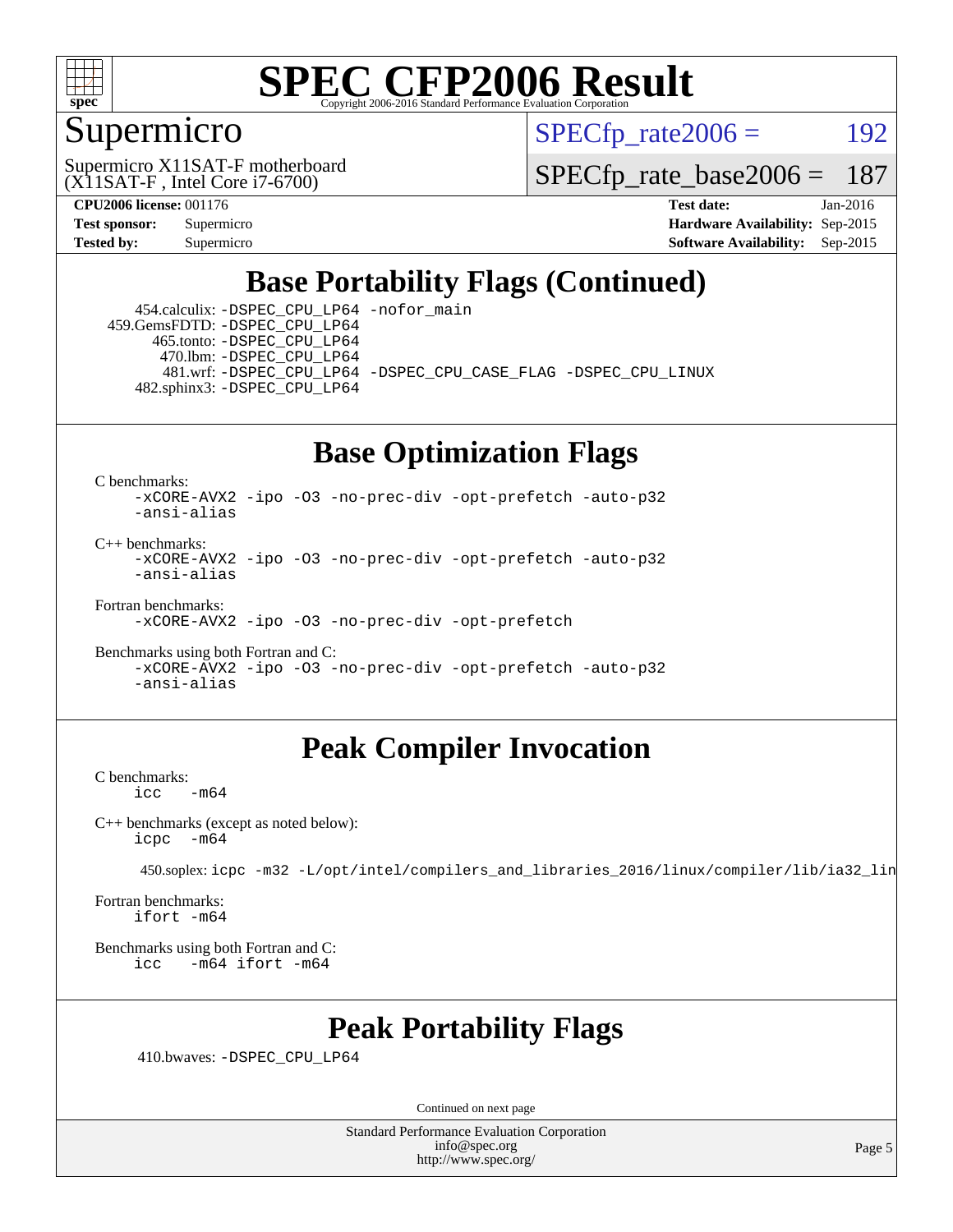

## Supermicro

 $SPECTp\_rate2006 = 192$ 

(X11SAT-F , Intel Core i7-6700) Supermicro X11SAT-F motherboard

[SPECfp\\_rate\\_base2006 =](http://www.spec.org/auto/cpu2006/Docs/result-fields.html#SPECfpratebase2006) 187

| <b>Test sponsor:</b> | Supermicro |  |  |  |
|----------------------|------------|--|--|--|
| Tested by:           | Supermicro |  |  |  |

**[CPU2006 license:](http://www.spec.org/auto/cpu2006/Docs/result-fields.html#CPU2006license)** 001176 **[Test date:](http://www.spec.org/auto/cpu2006/Docs/result-fields.html#Testdate)** Jan-2016 **[Hardware Availability:](http://www.spec.org/auto/cpu2006/Docs/result-fields.html#HardwareAvailability)** Sep-2015 **[Software Availability:](http://www.spec.org/auto/cpu2006/Docs/result-fields.html#SoftwareAvailability)** Sep-2015

## **[Peak Portability Flags \(Continued\)](http://www.spec.org/auto/cpu2006/Docs/result-fields.html#PeakPortabilityFlags)**

 416.gamess: [-DSPEC\\_CPU\\_LP64](http://www.spec.org/cpu2006/results/res2016q1/cpu2006-20160106-38553.flags.html#suite_peakPORTABILITY416_gamess_DSPEC_CPU_LP64) 433.milc: [-DSPEC\\_CPU\\_LP64](http://www.spec.org/cpu2006/results/res2016q1/cpu2006-20160106-38553.flags.html#suite_peakPORTABILITY433_milc_DSPEC_CPU_LP64) 434.zeusmp: [-DSPEC\\_CPU\\_LP64](http://www.spec.org/cpu2006/results/res2016q1/cpu2006-20160106-38553.flags.html#suite_peakPORTABILITY434_zeusmp_DSPEC_CPU_LP64) 435.gromacs: [-DSPEC\\_CPU\\_LP64](http://www.spec.org/cpu2006/results/res2016q1/cpu2006-20160106-38553.flags.html#suite_peakPORTABILITY435_gromacs_DSPEC_CPU_LP64) [-nofor\\_main](http://www.spec.org/cpu2006/results/res2016q1/cpu2006-20160106-38553.flags.html#user_peakLDPORTABILITY435_gromacs_f-nofor_main) 436.cactusADM: [-DSPEC\\_CPU\\_LP64](http://www.spec.org/cpu2006/results/res2016q1/cpu2006-20160106-38553.flags.html#suite_peakPORTABILITY436_cactusADM_DSPEC_CPU_LP64) [-nofor\\_main](http://www.spec.org/cpu2006/results/res2016q1/cpu2006-20160106-38553.flags.html#user_peakLDPORTABILITY436_cactusADM_f-nofor_main) 437.leslie3d: [-DSPEC\\_CPU\\_LP64](http://www.spec.org/cpu2006/results/res2016q1/cpu2006-20160106-38553.flags.html#suite_peakPORTABILITY437_leslie3d_DSPEC_CPU_LP64) 444.namd: [-DSPEC\\_CPU\\_LP64](http://www.spec.org/cpu2006/results/res2016q1/cpu2006-20160106-38553.flags.html#suite_peakPORTABILITY444_namd_DSPEC_CPU_LP64) 447.dealII: [-DSPEC\\_CPU\\_LP64](http://www.spec.org/cpu2006/results/res2016q1/cpu2006-20160106-38553.flags.html#suite_peakPORTABILITY447_dealII_DSPEC_CPU_LP64) 450.soplex: [-D\\_FILE\\_OFFSET\\_BITS=64](http://www.spec.org/cpu2006/results/res2016q1/cpu2006-20160106-38553.flags.html#user_peakPORTABILITY450_soplex_file_offset_bits_64_438cf9856305ebd76870a2c6dc2689ab) 453.povray: [-DSPEC\\_CPU\\_LP64](http://www.spec.org/cpu2006/results/res2016q1/cpu2006-20160106-38553.flags.html#suite_peakPORTABILITY453_povray_DSPEC_CPU_LP64) 454.calculix: [-DSPEC\\_CPU\\_LP64](http://www.spec.org/cpu2006/results/res2016q1/cpu2006-20160106-38553.flags.html#suite_peakPORTABILITY454_calculix_DSPEC_CPU_LP64) [-nofor\\_main](http://www.spec.org/cpu2006/results/res2016q1/cpu2006-20160106-38553.flags.html#user_peakLDPORTABILITY454_calculix_f-nofor_main) 459.GemsFDTD: [-DSPEC\\_CPU\\_LP64](http://www.spec.org/cpu2006/results/res2016q1/cpu2006-20160106-38553.flags.html#suite_peakPORTABILITY459_GemsFDTD_DSPEC_CPU_LP64) 465.tonto: [-DSPEC\\_CPU\\_LP64](http://www.spec.org/cpu2006/results/res2016q1/cpu2006-20160106-38553.flags.html#suite_peakPORTABILITY465_tonto_DSPEC_CPU_LP64) 470.lbm: [-DSPEC\\_CPU\\_LP64](http://www.spec.org/cpu2006/results/res2016q1/cpu2006-20160106-38553.flags.html#suite_peakPORTABILITY470_lbm_DSPEC_CPU_LP64) 481.wrf: [-DSPEC\\_CPU\\_LP64](http://www.spec.org/cpu2006/results/res2016q1/cpu2006-20160106-38553.flags.html#suite_peakPORTABILITY481_wrf_DSPEC_CPU_LP64) [-DSPEC\\_CPU\\_CASE\\_FLAG](http://www.spec.org/cpu2006/results/res2016q1/cpu2006-20160106-38553.flags.html#b481.wrf_peakCPORTABILITY_DSPEC_CPU_CASE_FLAG) [-DSPEC\\_CPU\\_LINUX](http://www.spec.org/cpu2006/results/res2016q1/cpu2006-20160106-38553.flags.html#b481.wrf_peakCPORTABILITY_DSPEC_CPU_LINUX) 482.sphinx3: [-DSPEC\\_CPU\\_LP64](http://www.spec.org/cpu2006/results/res2016q1/cpu2006-20160106-38553.flags.html#suite_peakPORTABILITY482_sphinx3_DSPEC_CPU_LP64)

## **[Peak Optimization Flags](http://www.spec.org/auto/cpu2006/Docs/result-fields.html#PeakOptimizationFlags)**

[C benchmarks](http://www.spec.org/auto/cpu2006/Docs/result-fields.html#Cbenchmarks):

 433.milc: basepeak = yes  $470$ .lbm: basepeak = yes  $482$ .sphinx $3$ : basepeak = yes

#### [C++ benchmarks:](http://www.spec.org/auto/cpu2006/Docs/result-fields.html#CXXbenchmarks)

```
 444.namd: -xCORE-AVX2(pass 2) -prof-gen:threadsafe(pass 1)
       -no-prec-div(pass 2)-par-num-threads=1(pass 1) -prof-use(pass 2) -fno-alias
       -auto-ilp32
```

```
 447.dealII: basepeak = yes
```

```
 450.soplex: -xCORE-AVX2(pass 2) -prof-gen:threadsafe(pass 1)
          -i\text{po}(pass 2) -\overline{O}3(pass 2)-no-prec-div(pass 2)
          -par-num-threads=1(pass 1) -prof-use(pass 2)
          -opt-malloc-options=3
```

```
 453.povray: -xCORE-AVX2(pass 2) -prof-gen:threadsafe(pass 1)
          -i\text{po}(pass 2) -\tilde{O}3(pass 2)-no-prec-div(pass 2)
          -par-num-threads=1(pass 1) -prof-use(pass 2) -unroll4
          -ansi-alias
```
[Fortran benchmarks](http://www.spec.org/auto/cpu2006/Docs/result-fields.html#Fortranbenchmarks):

Continued on next page

Standard Performance Evaluation Corporation [info@spec.org](mailto:info@spec.org) <http://www.spec.org/>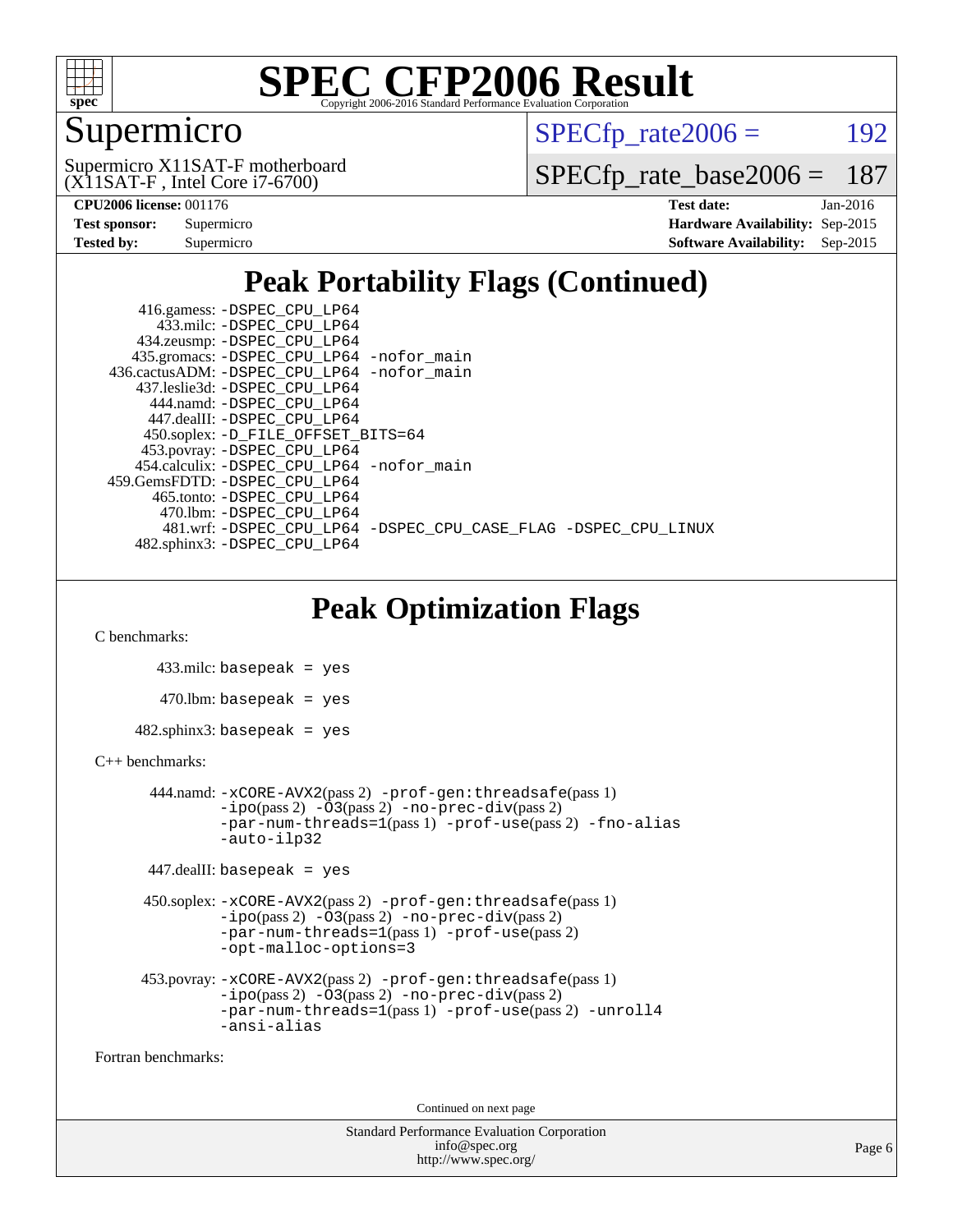

#### Supermicro

 $SPECTp\_rate2006 = 192$ 

(X11SAT-F , Intel Core i7-6700) Supermicro X11SAT-F motherboard

[SPECfp\\_rate\\_base2006 =](http://www.spec.org/auto/cpu2006/Docs/result-fields.html#SPECfpratebase2006) 187

**[CPU2006 license:](http://www.spec.org/auto/cpu2006/Docs/result-fields.html#CPU2006license)** 001176 **[Test date:](http://www.spec.org/auto/cpu2006/Docs/result-fields.html#Testdate)** Jan-2016 **[Test sponsor:](http://www.spec.org/auto/cpu2006/Docs/result-fields.html#Testsponsor)** Supermicro **[Hardware Availability:](http://www.spec.org/auto/cpu2006/Docs/result-fields.html#HardwareAvailability)** Sep-2015 **[Tested by:](http://www.spec.org/auto/cpu2006/Docs/result-fields.html#Testedby)** Supermicro **Supermicro [Software Availability:](http://www.spec.org/auto/cpu2006/Docs/result-fields.html#SoftwareAvailability)** Sep-2015

## **[Peak Optimization Flags \(Continued\)](http://www.spec.org/auto/cpu2006/Docs/result-fields.html#PeakOptimizationFlags)**

```
410.bwaves: basepeak = yes 416.gamess: -xCORE-AVX2(pass 2) -prof-gen:threadsafe(pass 1)
                 -no-prec-div(pass 2)-par-num-threads=1(pass 1) -prof-use(pass 2) -unroll2
                 -inline-level=0 -scalar-rep-
        434.zeusmp: basepeak = yes
        437.leslie3d: basepeak = yes
     459.GemsFDTD: basepeak = yes
          465.tonto: -xCORE-AVX2(pass 2) -prof-gen:threadsafe(pass 1)
                 -no-prec-div(pass 2)-par-num-threads=1(pass 1) -prof-use(pass 2) -unroll4 -auto
                 -inline-calloc -opt-malloc-options=3
  Benchmarks using both Fortran and C: 
        435.gromacs: -xCORE-AVX2(pass 2) -prof-gen:threadsafe(pass 1)
                 -no-prec-div(pass 2)-par-num-threads=1(pass 1) -prof-use(pass 2) -opt-prefetch
                 -auto-ilp32
     436.cactusADM: basepeak = yes
       454.calculix: basepeak = yes
           481.wrf: basepeak = yes
                       The flags files that were used to format this result can be browsed at
http://www.spec.org/cpu2006/flags/Intel-ic16.0-official-linux64.html
http://www.spec.org/cpu2006/flags/Supermicro-Platform-Settings-V1.2-revH.html
                          You can also download the XML flags sources by saving the following links:
```
<http://www.spec.org/cpu2006/flags/Intel-ic16.0-official-linux64.xml> <http://www.spec.org/cpu2006/flags/Supermicro-Platform-Settings-V1.2-revH.xml>